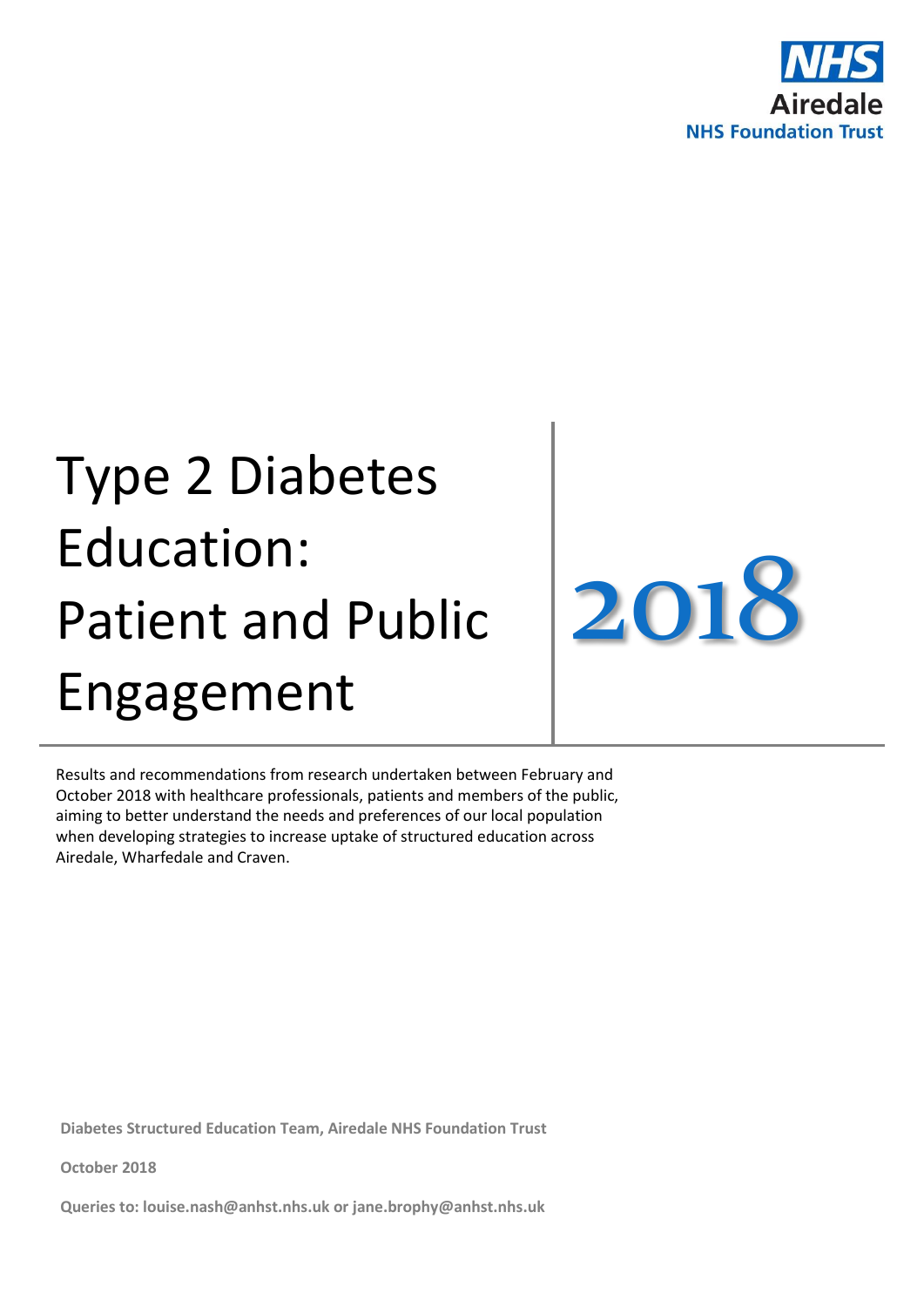# **Contents**

| 1.  |  |
|-----|--|
| 2.  |  |
|     |  |
|     |  |
|     |  |
| 3.  |  |
| 4.  |  |
| 5.  |  |
|     |  |
|     |  |
|     |  |
|     |  |
| 6.  |  |
| 7.  |  |
| 8.  |  |
| 9.  |  |
| 10. |  |
|     |  |
|     |  |
|     |  |
|     |  |
|     |  |
|     |  |
|     |  |
|     |  |
| 11. |  |
|     |  |
|     |  |
|     |  |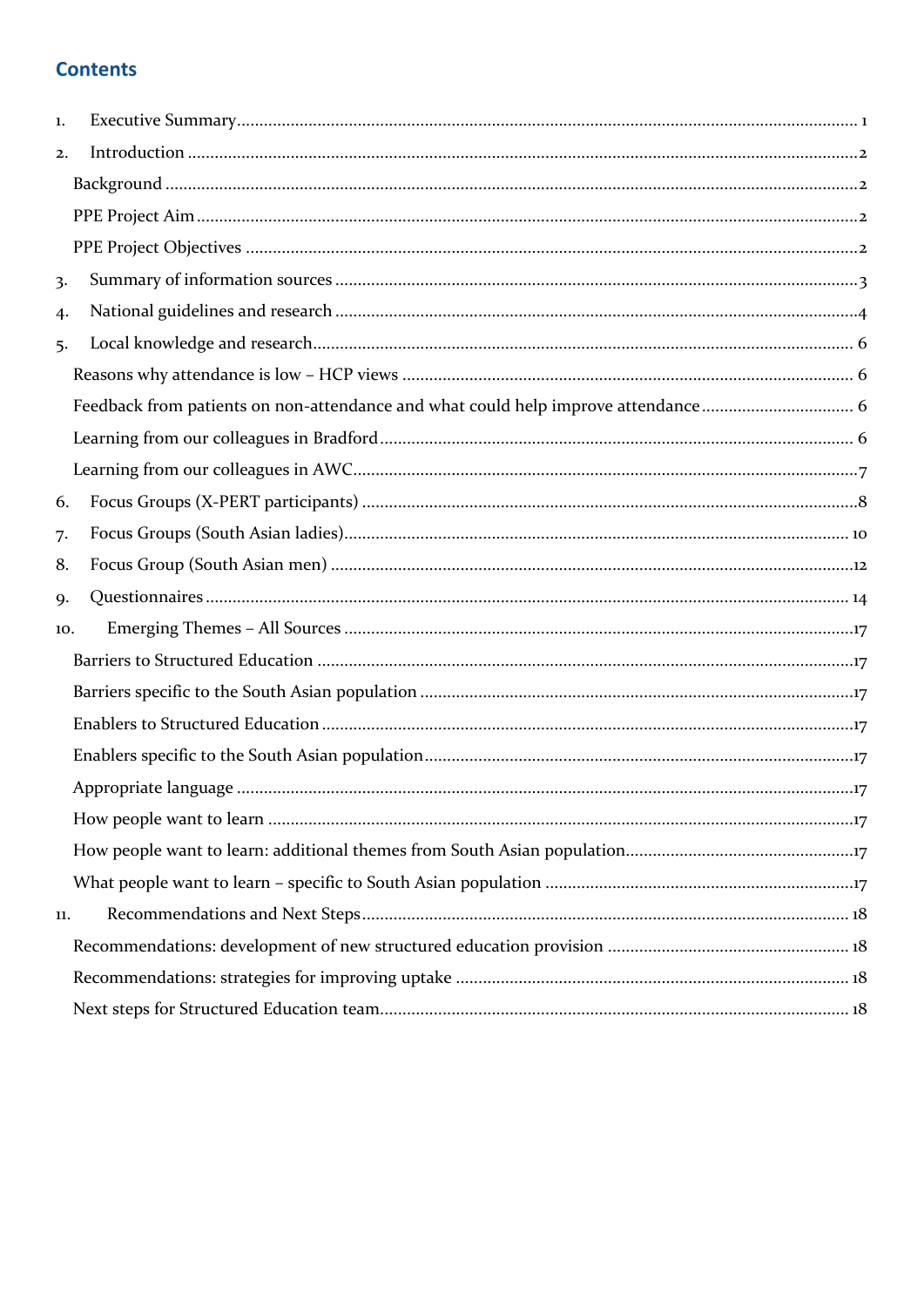# <span id="page-2-0"></span>**1. Executive Summary**

NHS England has provided funding to the Airedale, Wharfedale and Craven (AWC) Clinical Commissioning Group (CCG) to improve uptake of structured education. A Patient and Public Engagement (PPE) Project has been carried out by the Diabetes Structured Education at Airedale NHS Foundation Trust in order to better understand the needs of the local population and to factor recommendations into strategies aiming to increase uptake of structured education. Findings are summarised within this report which focusses on:

- Exploring barriers and enablers
- Exploring appropriate language
- Finding out what people want to learn and how

Thoughts were gathered from 25 local healthcare professionals (HCPs) and 118 local patients and members of the public from a range of demographic groups, via interviews, focus groups and questionnaires, and considered alongside national guidelines and research in order to identify key themes and priorities and make recommendations to the Structured Education project team.

Recommendations are in Section 11. Most of these have already been implemented or have been factored into existing plans.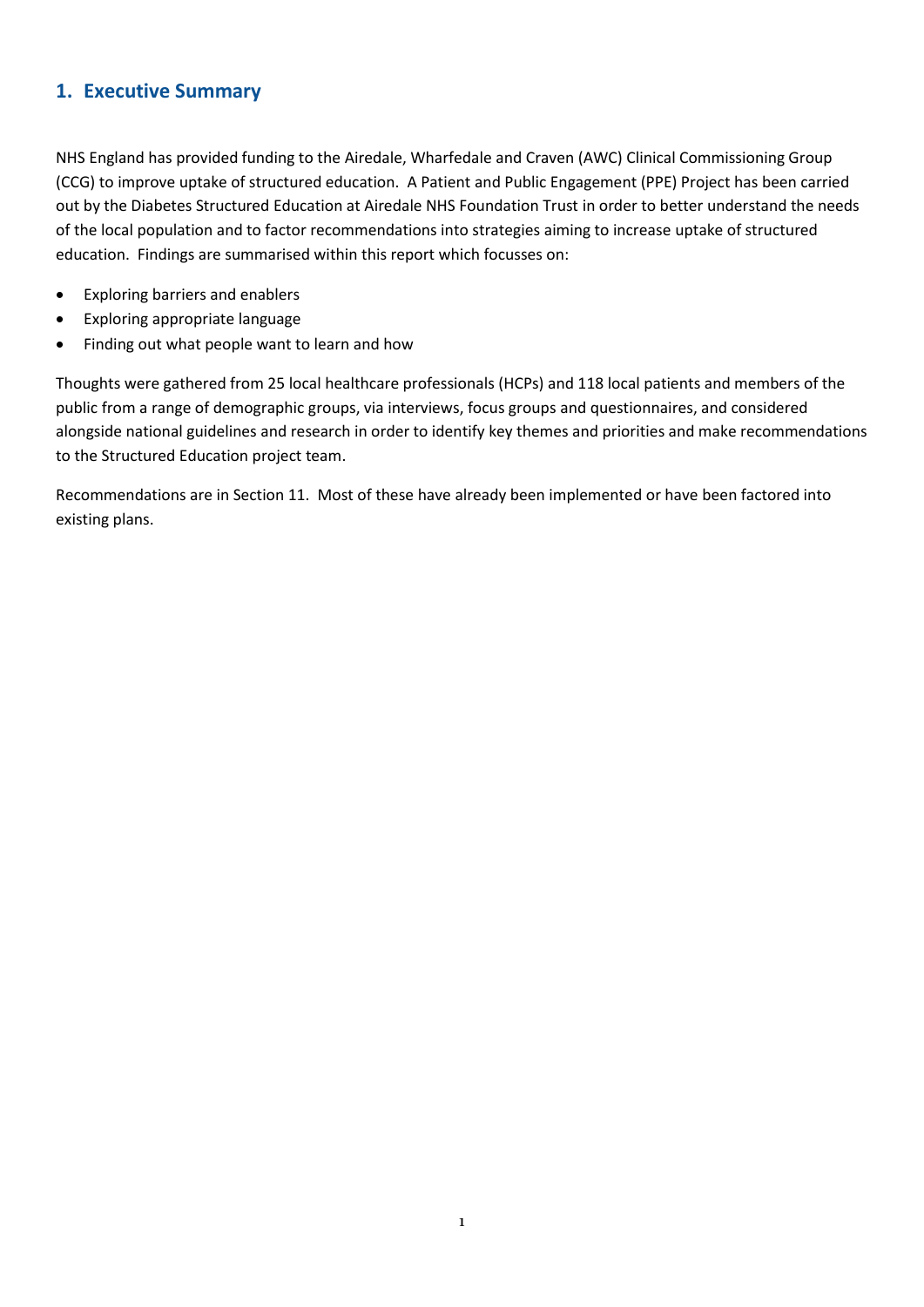# <span id="page-3-0"></span>**2. Introduction**

#### <span id="page-3-1"></span>**Background**

The uptake of structured education for people living in AWC has historically been poor. Latest data shows that only 43% of patients with Type 2 Diabetes take up the offer of attendance on a structured education course. Specific populations where attendance has been low have been the local community in Keighley with a high proportion of South Asian population and patients who are working age and are not available during the working day when structured education is available. NHS England has since provided funding to the AWC CCG to improve uptake of structured education.

This report summarises findings from the Patient and Public Engagement (PPE) Project and provides recommendations.

#### <span id="page-3-2"></span>**PPE Project Aim**

To understand the needs, views and preferences of local population groups regarding structured education.

#### <span id="page-3-3"></span>**PPE Project Objectives**

- Explore barriers and enablers
- Explore appropriate language
- Find out what people want to learn and how

PPE Project findings and recommendations will feed into the Diabetes Structured Education team's strategy for improving uptake of patient education.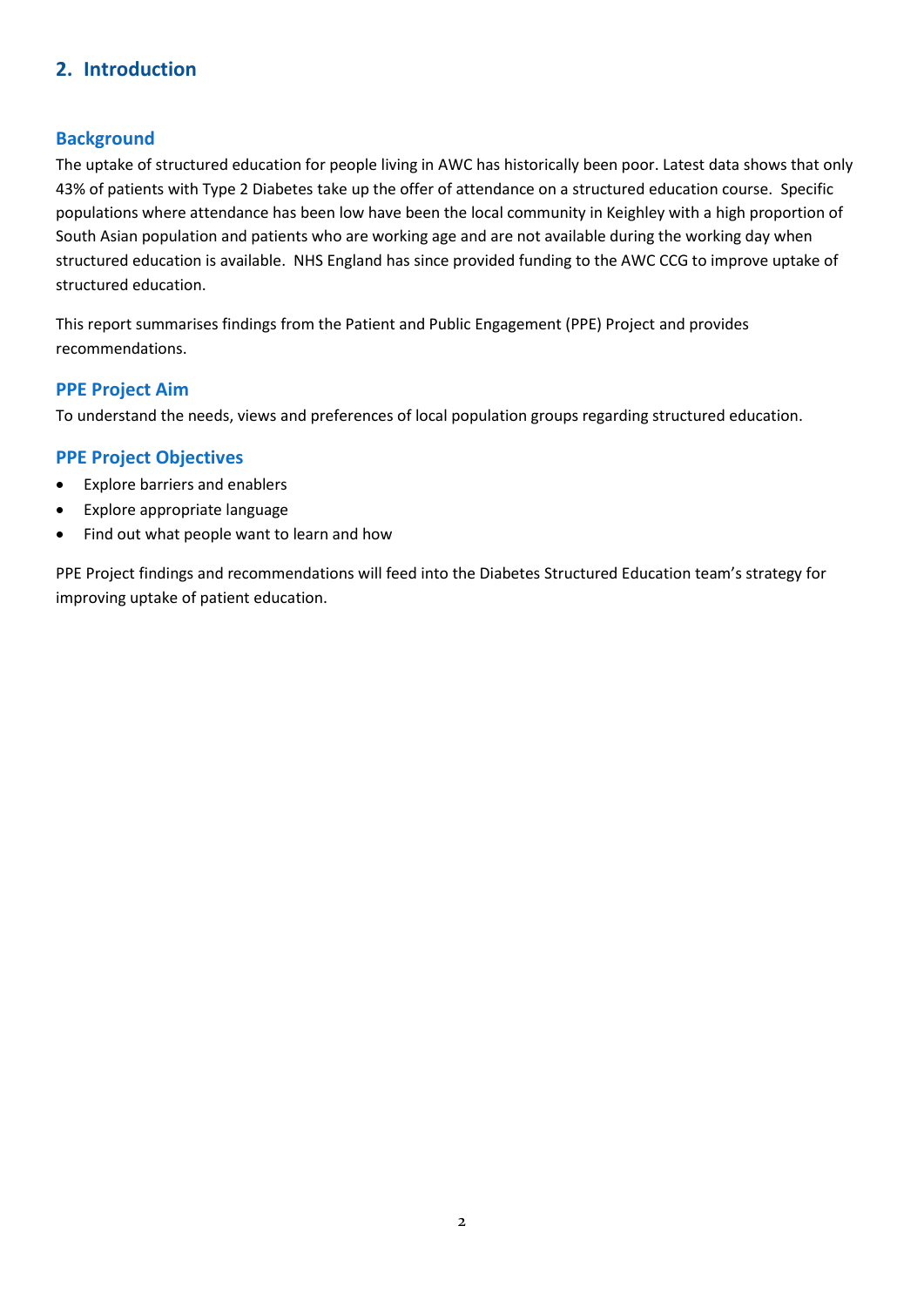# <span id="page-4-0"></span>**3. Summary of information sources**

In addition to a review of national data, thoughts and opinions were gathered from 25 HCPs and 100 local patients and members of the public.

| <b>National guidelines and research</b> | <b>Population group</b> | <b>Method</b> | <b>Numbers</b> |
|-----------------------------------------|-------------------------|---------------|----------------|
| Evidence-based nutrition guidelines for | <b>BME</b>              | Research      |                |
| the prevention and management of        |                         |               |                |
| diabetes. March 2018, Section 8         |                         |               |                |
| (Diabetes UK)                           |                         |               |                |
| Language matters. Language and          | Diabetes patients       | Research      |                |
| diabetes. June 2018 (NHS England)       | England                 |               |                |
| Diabetes UK Bright Ideas #2             | <b>BME Tower</b>        | Best practice |                |
| <b>Tower Hamlets</b>                    | Hamlets                 | example       |                |

| Local knowledge and research            | <b>Population group</b> | <b>Method</b>     | <b>Numbers</b>   |
|-----------------------------------------|-------------------------|-------------------|------------------|
| <b>ANHST Report on barriers to</b>      | <b>AWC</b>              | Electronic        | 18 GPs and other |
| engagement with adult diabetes          |                         | questionnaire     | <b>HCPs</b>      |
| structured education in AWC             |                         |                   |                  |
| <b>Enhanced Diabetes and Specialist</b> | <b>AWC</b>              | <b>Discussion</b> |                  |
| Podiatry Service Engagement Event       |                         | forum             |                  |
| 23.11.16 - Summary of Outputs           |                         |                   |                  |
| "Spicing it up" - Engaging the BAME     | South Asian             | Best practice     | 1 Dietetic Team  |
| community in Bradford                   | <b>Bradford</b>         | example           |                  |
| <b>HCP</b> feedback                     | South Asian             | <b>Interviews</b> | 2 Dietitians     |
|                                         | <b>Bradford</b>         |                   | 1 Diabetes Nurse |
| <b>HCP</b> feedback                     | South Asian AWC         | <b>Interviews</b> | 1 Dietitian      |
|                                         |                         |                   | 1 Language       |
|                                         |                         |                   | Support Worker   |
|                                         |                         |                   | 1 Diabetes Nurse |

| <b>Patients and public</b>                                                                                                                      | <b>Population group</b>                                                    | <b>Method</b>  | <b>Numbers</b>                       |
|-------------------------------------------------------------------------------------------------------------------------------------------------|----------------------------------------------------------------------------|----------------|--------------------------------------|
| Exploring thoughts about SE - X-PERT                                                                                                            | Mixed gender,                                                              | Focus group x2 | 13 patients                          |
| group patients                                                                                                                                  | mixed ethnicity                                                            |                | 4 companions                         |
| Exploring local learning needs and<br>preferences with local populations<br>(AGH L4 clinic, Keighley patients, Ilkley<br>members of the public) | Mixed gender,<br>mixed ethnicity                                           | Questionnaire  | 50 patients/<br>members of<br>public |
| Exploring local learning needs and<br>preferences with local populations<br>(Roshni Ghar, Highfield Centre)                                     | South Asian ladies:<br>mostly<br>Urdu/Punjabi<br>speakers, some<br>Bengali | Focus group x5 | 36 participants                      |
| Exploring local learning needs and<br>preferences with local populations<br>(Sangat Centre)                                                     | South Asian men,<br>Urdu/Punjabi<br>speakers                               | Focus group x1 | 15 participants                      |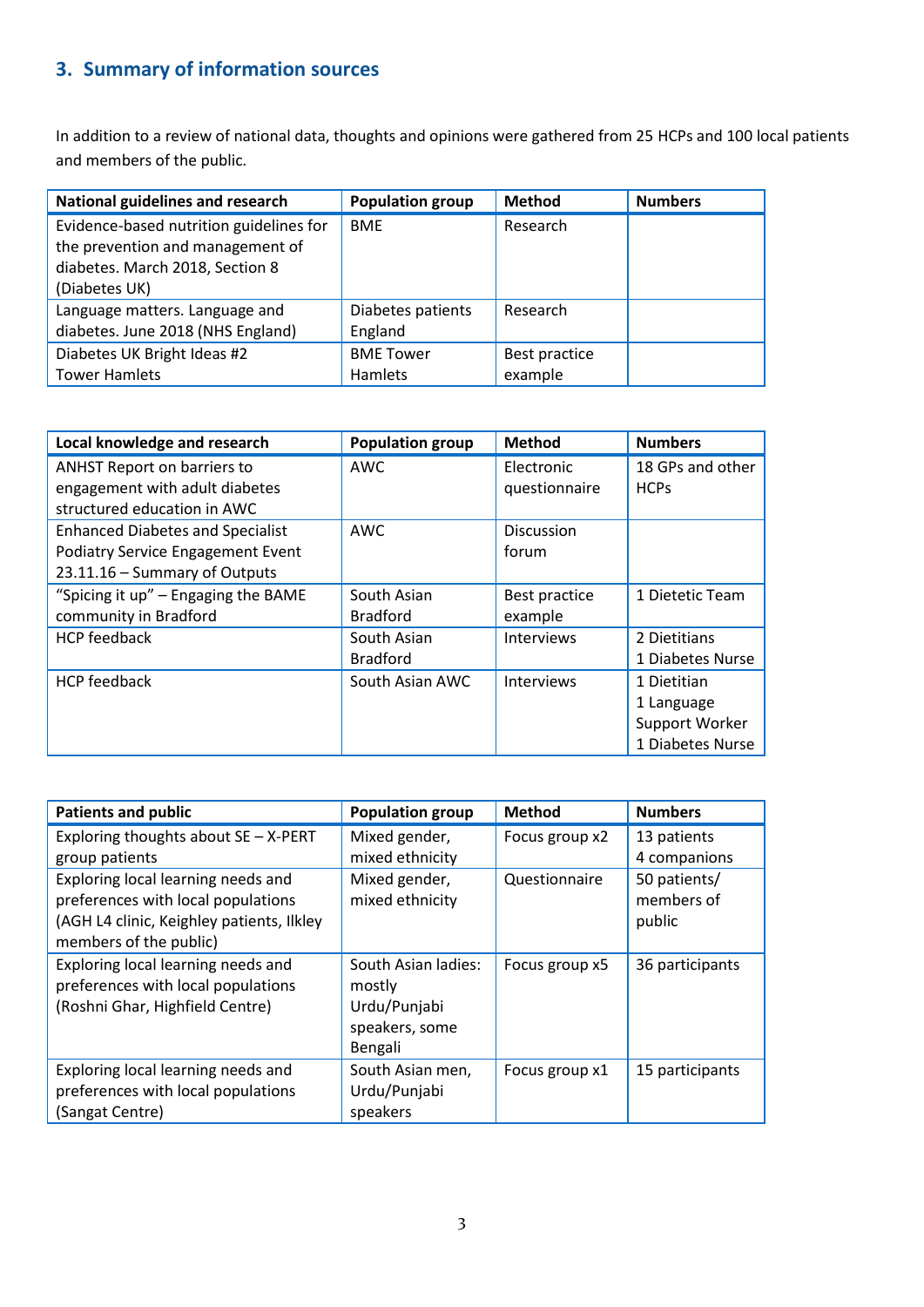# <span id="page-5-0"></span>**4. National guidelines and research**

NHS England's "Language Matters" provides guidance on the use of language when talking about diabetes, including practical application. It offers some principles for good practice for interactions between HCPs and people living with diabetes:

- use language that is free from judgment or negative connotations, particularly trying to avoid the threat of longterm consequences or scolding
- collaborative and engaging, rather than authoritarian or controlling
- avoid language which attributes responsibility or blame to a person for the development of their diabetes or its consequences
- avoid language that infers generalisations, stereotypes or prejudices, or links one individual with previous experience of others of a similar background or situation
- Use empathic language style which seeks to ascertain a person's point of view of their condition, rather than assume

Diabetes UK's current nutritional guidelines contain a section "Considerations in ethnic minority groups." This section highlights that ethnic minority groups often face significant barriers to accessing healthcare because of linguistic and cultural differences, poor healthy literacy, low socio-economic position and their migrant status. As a result, they often have poor diabetes knowledge, worse glycaemic control and higher rates of diabetes complications compared with the general population. It highlights a lack of cultural knowledge and awareness amongst HCPs and a failure to account for cultural beliefs and practices in generic education. The section summarises themes identified in research with South Asian communities:

- Language and communication discordance is a significant barrier to receiving and understanding diabetes education
- Preference for physician's guidance over self-management
- Lack of culturally-specific details on South Asian foods within dietary advice
- Misconceptions on components of traditional diet for people with diabetes
- Lack of gender specific exercise facilities
- Fear of injury or worsening health with exercise
- Preference for folk and traditional remedies over diabetes medication management
- Facilitators include:
	- o trust in care providers
	- o use of culturally appropriate exercise and dietary advice
	- o increasing family involvement

Diabetes UK makes the following recommendations regarding education for South Asian communities:

- bilingual/bicultural professional educators or non-professional workers to provide the education or support delivery
- delivery in preferred language, including all materials
- weekly group sessions followed by regular telephone calls for reinforcement
- When recruiting participants, personal methods such as referral through clinics or telephone calls are likely to be most effective
- Particular effort should be made to recruit people with poor glycaemic control
- Pilot interventions to asses effectiveness and allow participant feedback
- Teaching about dietary change by modifying ethnic foods and recipes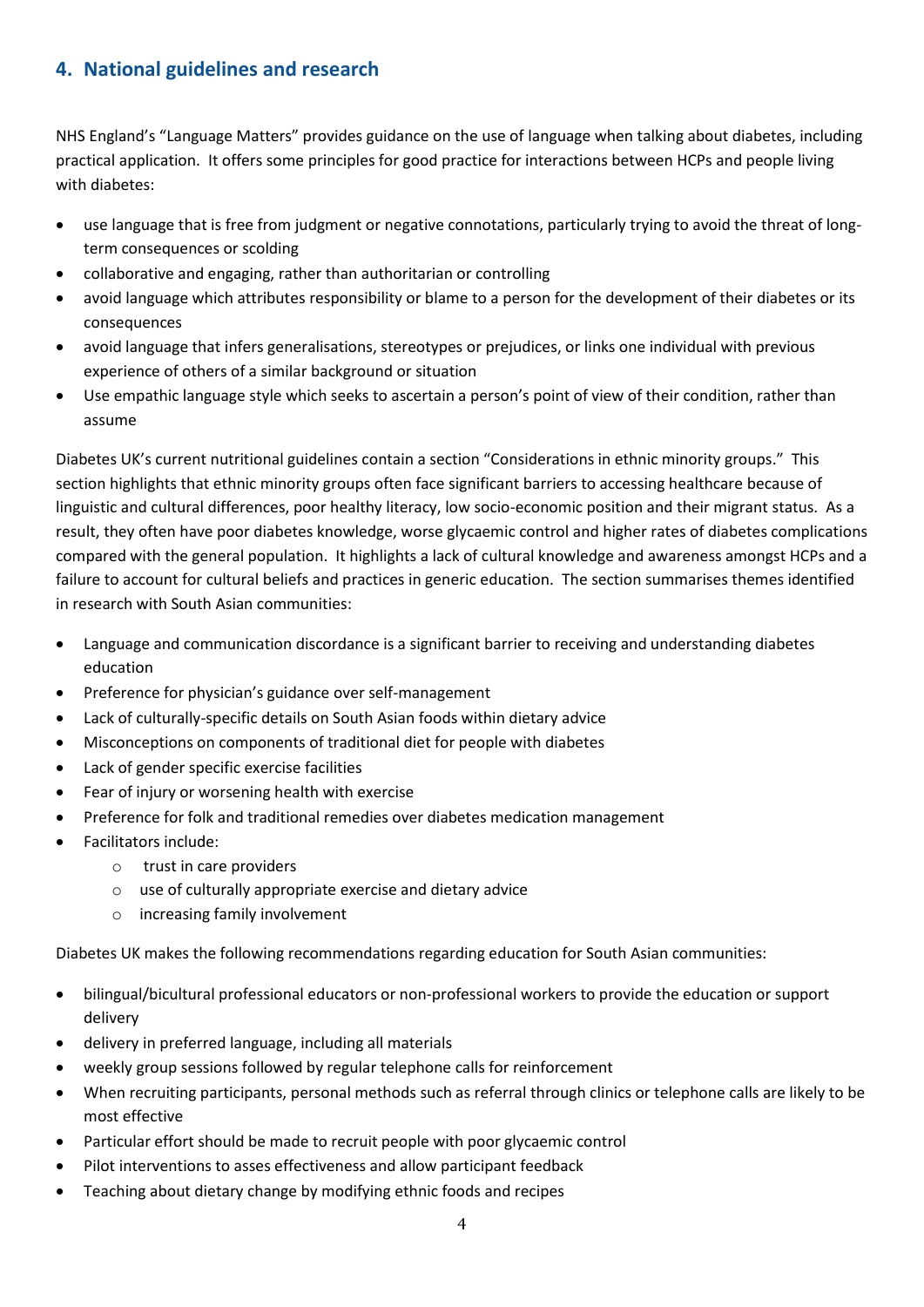- Teaching activity change using culturally appropriate activities eg dancing and walking
- Attendance by family member to elicit home-based support
- Use of visual aids to tailor to low-literacy needs
- Inclusion of advice regarding diet, activity and medication management during fasting

In Tower Hamlets the main ethnic group is Bangladeshi, although the local population comprises people from over 200 different countries and over 43% born outside the UK. Diabetes centre staff have increased uptake of diabetes education by:

- Advertising courses in local GP surgeries
- Being visible in the community, eg regularly delivering Ramadan education sessions
- Making it easy to book on to a course those referred receive a letter with an appointment date, they then receive a telephone call explaining the course. They can confirm, alter the date or choose not to attend.
- Holding sessions on weekdays and early evenings in the diabetes centre, GP surgeries and occasionally community centres, with tea and coffee
- Telephone reminders before sessions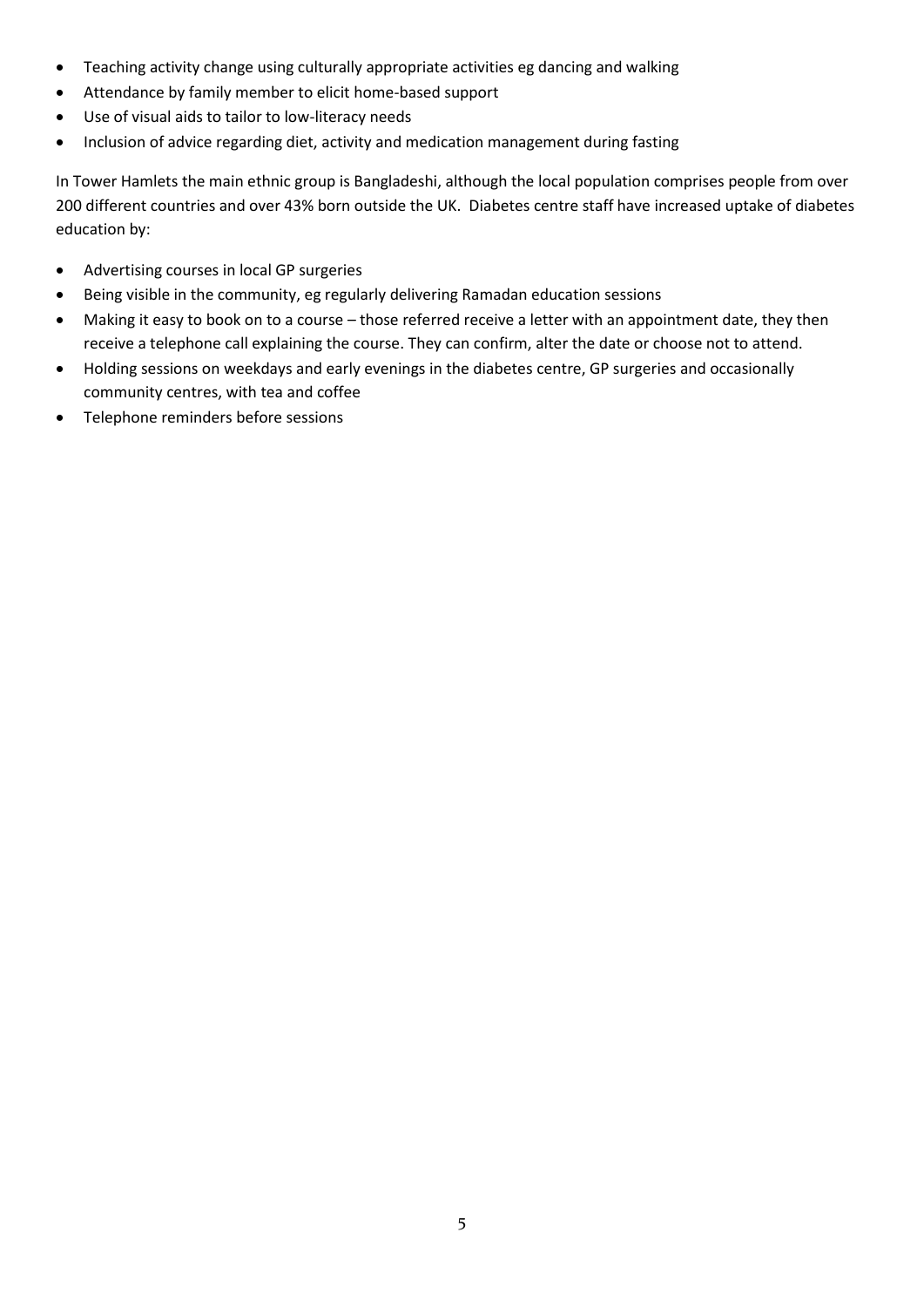# <span id="page-7-0"></span>**5. Local knowledge and research**

Analysis of 2015 data found that uptake of SE was poor across the board. Keighley fared worst, highlighting a particular need to focus on the South Asian population; but the problem is not isolated to Keighley, there is a need to engage with a range of population groups.

| % of patients attending SE within<br>12 months of diagnosis | <b>Practices</b>                    | <b>Comments</b>                |
|-------------------------------------------------------------|-------------------------------------|--------------------------------|
| 0%                                                          | Ilkley & Wharfedale                 | 2 Keighley practices           |
|                                                             | Oakworth                            | 1 Ilkley practice              |
|                                                             | North Street                        | Large South Asian population   |
| $0 - 15%$                                                   | <b>Dyneley House</b>                | 4 Keighley practices           |
|                                                             | Ling House                          | 2 Skipton/Craven practices     |
|                                                             | Farfield                            | South Asian population at Ling |
|                                                             | Holycroft                           | House                          |
|                                                             | Kilmeny                             |                                |
|                                                             | Grassington                         |                                |
| 15-25%                                                      | Cross Hills                         | 2 Skipton/Craven practices     |
|                                                             | Fisher                              | 4 Ilkley/Wharfedale practices  |
|                                                             | Silsden & Steeton                   |                                |
|                                                             | Grange Park                         |                                |
|                                                             | Addingham                           |                                |
|                                                             | <b>Ilkley Moor Medical Practice</b> |                                |
| 25-50%                                                      | Addingham                           | Small numbers in data were     |
|                                                             |                                     | rounded, so may be inaccurate  |

Prior to the project starting, research with local HCPs had identified the following:

#### <span id="page-7-1"></span>**Reasons why attendance is low – HCP views**

- Patients unaware of education programmes, or how they might be relevant to them.
- Time: X-PERT requires 6 half days away from other commitments such as work
- Aversion to groups: the prospect of attending a meeting and discussing private issues
- Cultural beliefs can cause people to reject structured education
- Differing populations, from rural communities to a large South Asian population but a uniform structured education offer which does not flex to population needs
- Lack of positivity and enthusiasm from HCPs about the benefits of SE; some HCPs do not see education as an essential part of diabetes care.

#### <span id="page-7-2"></span>**Feedback from patients on non-attendance and what could help improve attendance**

- Forgetting about the course if it is booked quite far in advance
- Not being able to attend because of work or childcare commitments on the day
- Not being able to commit to so many hours of structured education
- Being uncomfortable with being "taught", like being back in school

#### <span id="page-7-3"></span>**Learning from our colleagues in Bradford**

Diabetes specialists in Bradford have worked with their local South Asian community to improve engagement. They developed the following teaching tools:

- A pack of low fat authentic versions of traditional South Asian recipes
- Photographs of South Asian foods to support carbohydrate awareness and portion size discussion
- Recipes sourced from the Islami nutrition website, a local cookery club and staff from the community, modified to meet healthy eating guidance on fat and salt – which evaluated well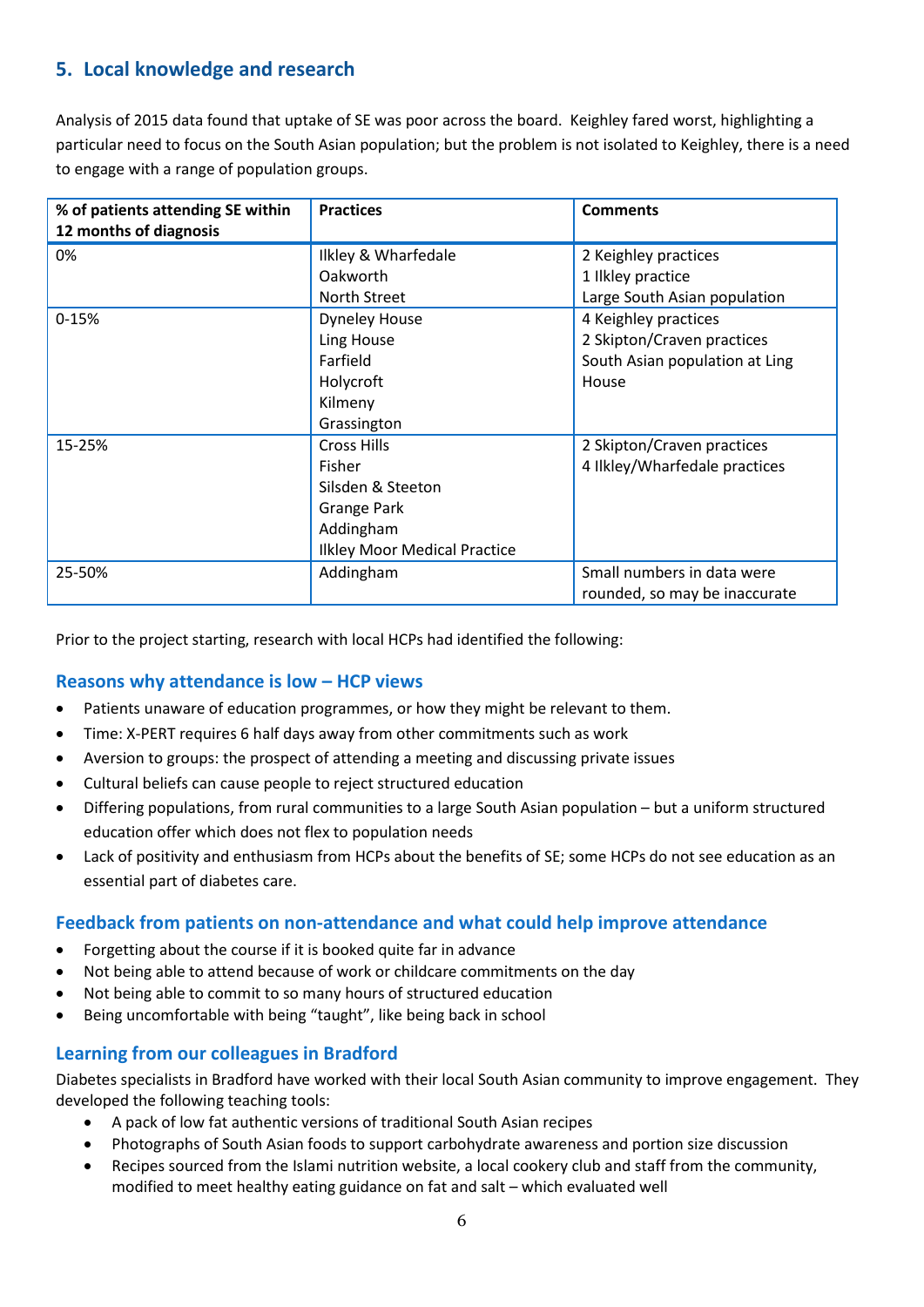- Mums Matter project 1.5 hour education session with lunch and crèche facilities for 6 weeks postnatally, delivered at local children's centre, emphasis on weight loss, healthy eating, portion control and physical activity – led to improvements in diet quality, exercise and mood
- DiCE Asian Taster session male and female groups, majority of patients went on to sign up to full week course. (DiCE is Bradford's equivalent of X-PERT.)

The things they found worked for them included:

- Making sure education is culturally appropriate and tailored to local population and using the community to find out what that means
- South Asian language speakers invaluable
- Telephone engagement improved attendance
- Utilising a familiar environment
- Providing healthy meals is an incentive

The following themes came out of interviews with two diabetes dietitians and one diabetes nurse who have worked with the South Asian population in Bradford:

| <b>Problems</b>                                       | What worked well                                        |  |
|-------------------------------------------------------|---------------------------------------------------------|--|
| Participants want us to go to them                    | Holding sessions at children's centre where lunch       |  |
| Participants want a bus and meal to encourage         | and crèche could be provided                            |  |
| attendance, this wasn't possible                      | GPs told participants to attend "an appointment<br>٠    |  |
| People often turned up part way through or left early | about their diabetes" which would last an hour          |  |
| Need to consider prayer times - afternoon sessions    | Cultural tailoring of sessions, resources,<br>$\bullet$ |  |
| better attended in summer than winter as prayer       | information sheets, food models                         |  |
| times are closer together in winter months            | Photographs of meals                                    |  |
| Delivering via interpreter takes longer. Need trained | Delivery by South Asian dietitian<br>$\bullet$          |  |
| interpreters who can do group facilitation.           | Separate male and female groups                         |  |
| Some of population don't read so need less words,     | Offering social element and refreshments - fruit is     |  |
| more pictures                                         | acceptable                                              |  |

# <span id="page-8-0"></span>**Learning from our colleagues in AWC**

The following themes came out of interviews with one diabetes dietitian, one diabetes nurse and one language support worker who have worked with the South Asian population in AWC:

| <b>Problems</b>                                                                                                                                                                                                                                                                                                                                         | What worked well                                                                                                                                                         |
|---------------------------------------------------------------------------------------------------------------------------------------------------------------------------------------------------------------------------------------------------------------------------------------------------------------------------------------------------------|--------------------------------------------------------------------------------------------------------------------------------------------------------------------------|
| Hard to recruit to<br>Poor attendance<br>Participants often late and brought friends<br>Attendees didn't always understand Western beliefs<br>about how the body works, eg carbe metabolism<br>Kept needing to go back to basics<br>Difficult to get people to identify goals and changes<br>Often ran out of time as people needed more<br>explanation | Attendees brought in own chapatis<br>Weighed portions of rice<br>South Asian food pics<br>Used North Street surgery - patients knew it so it<br>$\bullet$<br>worked well |

In June 2016 a local engagement event explored what a successful future would look like, identifying along the way. The following wishes and themes were identified of relevance to structured education provision:

| $\bullet$ | Education for all diabetes patients, at all levels | Patient ownership and motivation       |
|-----------|----------------------------------------------------|----------------------------------------|
| $\bullet$ | Chat forum for education / support                 | Preventing complications               |
| $\bullet$ | Language and culturally appropriate                | Working with families                  |
| $\bullet$ | Empowerment; self-care                             | Diabetes specialists coming to surgery |
| $\bullet$ | Offer evenings and education in the community      | Support                                |
|           |                                                    |                                        |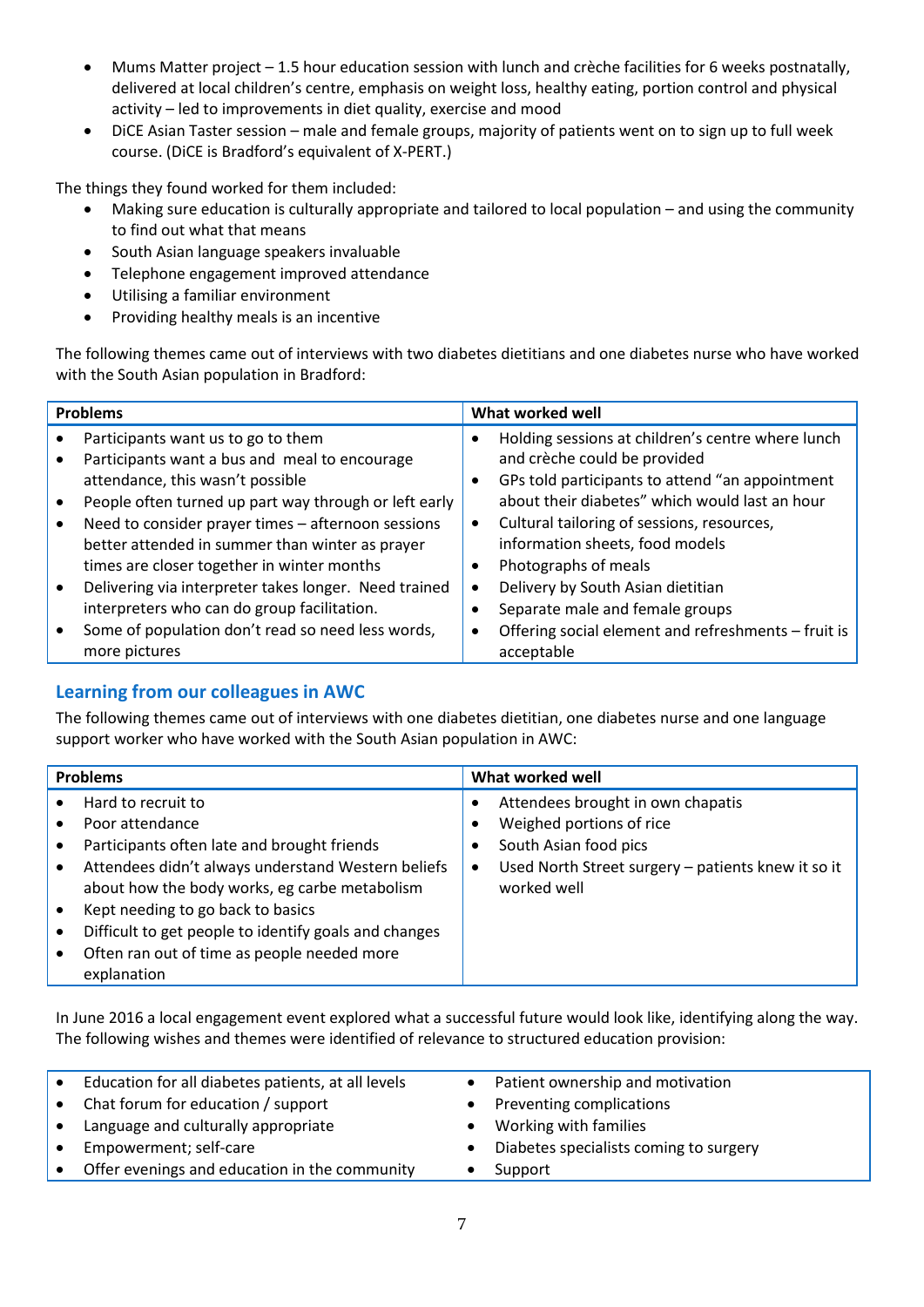# <span id="page-9-0"></span>**6. Focus Groups (X-PERT participants)**

# PURPOSE OF FOCUS GROUPS

To explore:

- what made people sign up to X-PERT
- how we can encourage other people to book on

In order to better understand of our local population, to help us improve access to structured education for patients with type 2 diabetes throughout Airedale, Wharfedale and Craven (AWC), with a view to increasing uptake.

# PARTICIPANTS

|                      | Group 1                           | Group 2                          |
|----------------------|-----------------------------------|----------------------------------|
| Date                 | 27.03.2018                        | 08.05.2018                       |
| Location             | Sainsbury's Keighley              | Dyneley House Skipton            |
| <b>Facilitator</b>   | Jane Brophy                       | Louise Nash                      |
| Participants         | 10 (8 participants, 2 companions) | 7 (5 participants, 2 companions) |
| <b>Group profile</b> | X-PERT GROUP participants         | X-PERT GROUP participants        |
|                      | Mixed gender                      | 3 female, 4 male                 |
|                      | Mixed ethnicity                   | All white                        |
|                      |                                   | Age group mostly $> 50$          |

# SUMMARY RESULTS

#### **Q1: What made you sign up to X-PERT in the first place?**

| After doctor made 2 or 3 referrals                                                                                                                                                                                                                      | My GP / other HCP recommended it (x5)<br>I wanted to learn more                                                                                                                                                                                                                       |
|---------------------------------------------------------------------------------------------------------------------------------------------------------------------------------------------------------------------------------------------------------|---------------------------------------------------------------------------------------------------------------------------------------------------------------------------------------------------------------------------------------------------------------------------------------|
| All agreed doctors referral was crucial<br>Via sister who was diagnosed 8 years ago<br>Took a long time to get place on the course<br>Might not have Diabetes if had been offered the<br>course earlier<br>Had diabetes for 8 years and was not offered | I was concerned about my diet and portion sizes<br>I saw an advert in the GP surgery<br>Diabetes runs in the family so I'm particularly<br>$\bullet$<br>interested<br>I wasn't managing it by myself<br>$\bullet$<br>Previously did "Empower" course in Colne but felt I<br>$\bullet$ |
|                                                                                                                                                                                                                                                         | needed more<br>I wanted to lose weight                                                                                                                                                                                                                                                |

#### **Q2: What terms would be more appealing than "Structured Education"?**

| Group 1   |                                                                 | Group 2 |                                                                                                |
|-----------|-----------------------------------------------------------------|---------|------------------------------------------------------------------------------------------------|
| $\bullet$ | Not heard the term "Structured Education" – all<br>participants |         | • "Course" – to help you to know what to eat $(x4)$<br>• "X-PERT" is offputting – too intense? |
| $\bullet$ | Well it needs to be structured                                  |         | Sessions                                                                                       |
|           | Liked the idea of a "short-course"                              |         | Small group discussions                                                                        |
|           | Make it tailored to individuals                                 |         | Support group                                                                                  |

#### **Q3: Suggested names for type 2 short course**

Not included here – not relevant.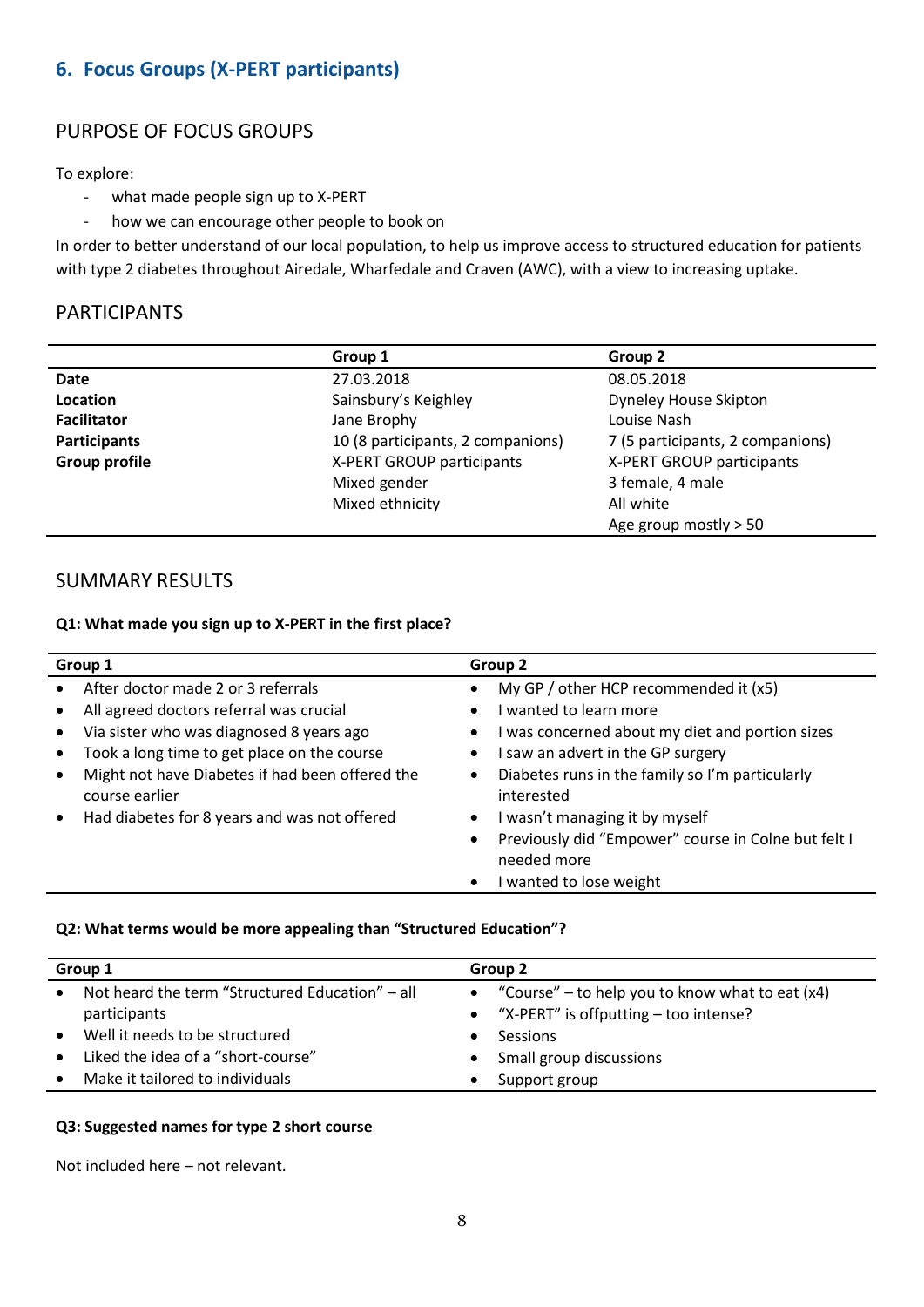#### **Q4: Is there anything else generally you think we should think about when setting up new courses?**

| Group 1 |                                                                          | Group 2   |                                                                   |
|---------|--------------------------------------------------------------------------|-----------|-------------------------------------------------------------------|
|         | It takes time for people to change                                       |           | 6 weeks too long but need more than a half day                    |
|         | Short-course may not be long enough                                      |           | Offer evening classes                                             |
|         | Person who attends has to be ready to change                             |           | Target younger end                                                |
|         | Food packaging should indicate if "diabetic-friendly"                    | ٠         | Work with secondary schools                                       |
|         | Lay educators could help as would be able to simplify                    | $\bullet$ | Limit numbers $-$ max 12                                          |
|         | a complex topic                                                          |           | Stress it's ok to bring partner                                   |
|         | Short-course would be good as an introduction or                         | ٠         | Location and transport are important                              |
|         | taster                                                                   | ٠         | "Free information for your health / your life to arm              |
|         | Doctors surgery would be a good place to have the<br>introductory course |           | you with knowledge to improve and extend your<br>quality of life" |

#### **Other comments:**

| Group 1                                                                                                                                                                                                                                                                                                                                                                                                                                                     | Group 2                                                                                                                                                                                                                                                                                                                                                 |  |  |
|-------------------------------------------------------------------------------------------------------------------------------------------------------------------------------------------------------------------------------------------------------------------------------------------------------------------------------------------------------------------------------------------------------------------------------------------------------------|---------------------------------------------------------------------------------------------------------------------------------------------------------------------------------------------------------------------------------------------------------------------------------------------------------------------------------------------------------|--|--|
| Confusion with Bradford and Keighley phone<br>$\bullet$<br>numbers<br>Assessment needed for suitability<br>$\bullet$<br>Need for brochure - meals/recipe ideas<br>$\bullet$<br>Need to know what to eat?<br>$\bullet$<br>Peer support needed to hand-hold in between doing<br>$\bullet$<br>course and after<br>Needs to work for those who don't need to lose<br>$\bullet$<br>weight<br>Lots of compliments for X-PERT course and<br>$\bullet$<br>educators | Problems with referral processes - not getting<br>$\bullet$<br>referred when asked? Not receiving confirmation?<br>Received a letter to say not responded<br>Face-to-face is better than a leaflet / book<br>Enjoy group discussion and mutual understanding /<br>$experience - you are not alone$<br>Circular layout works better than classroom style |  |  |
|                                                                                                                                                                                                                                                                                                                                                                                                                                                             |                                                                                                                                                                                                                                                                                                                                                         |  |  |

#### CONCLUSIONS and RECOMMENDATIONS

- 1. Encouraging GPs and other HCPs to encourage structured education is key to improving uptake.
- 2. There needs to be a system for re-offering structured education.
- 3. Referrers need to recognise "hooks", eg family history, wanting to lose weight, asking questions, not managing.
- 4. There is a need for a course of less than 6 weeks but more than 2 hours duration.
- 5. Lay educators could enhance delivery.
- 6. Permission to bring a partner is important.
- 7. New courses need to include "out of hours" provision, a number of locations and transport.
- 8. Use the term "course" rather than "structured education"

Points 1, 2, 5, 6 and 7 are already factored into current plans to improve uptake of structured education.

#### NEXT STEPS

Alongside other data being gathered as part of our needs assessment, consider the feasibility of incorporating these recommendations into our plans, particularly recommendations 3, 4 and 8.

Louise Nash 9 May 2018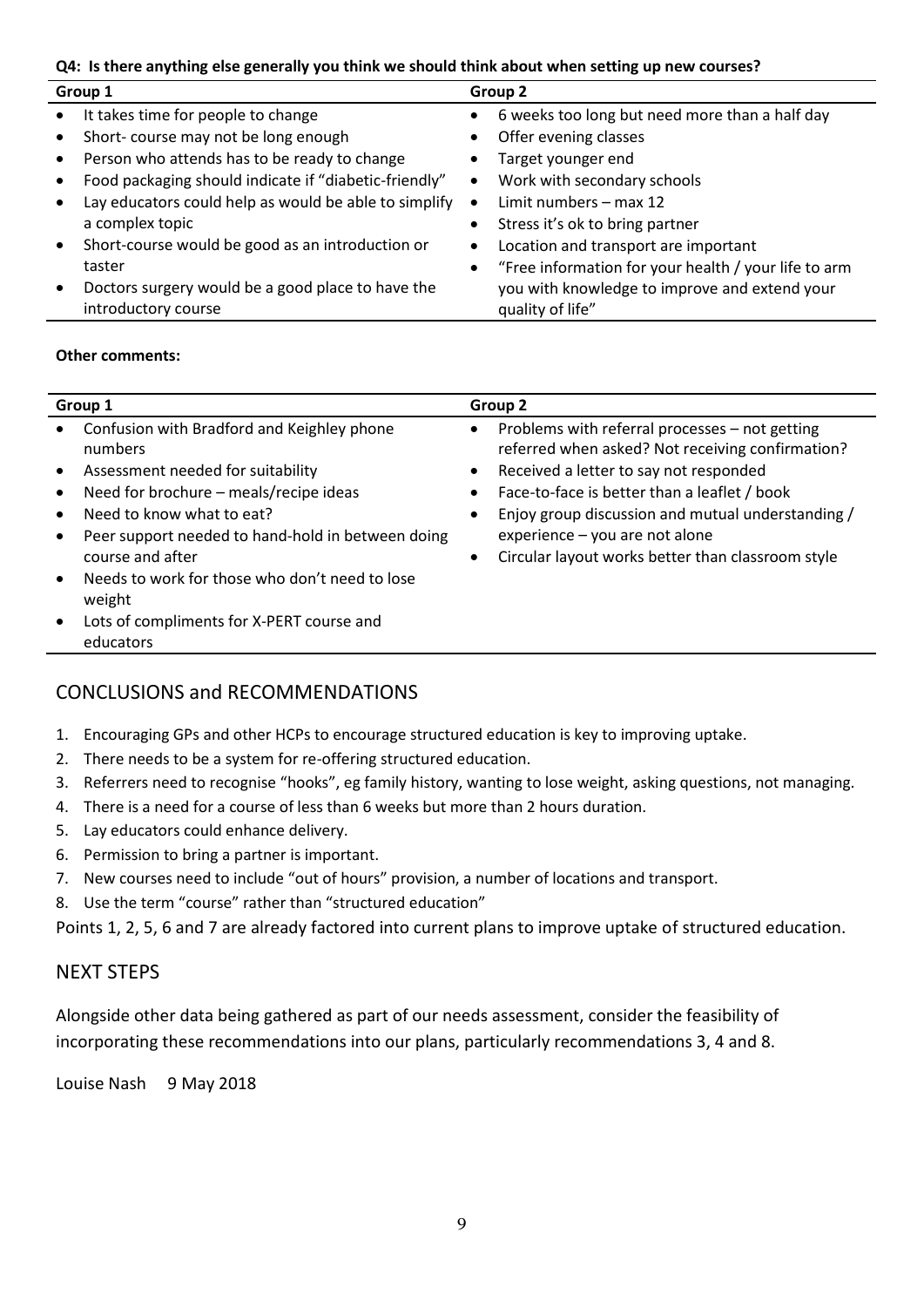# <span id="page-11-0"></span>**7. Focus Groups (South Asian ladies)**

# PURPOSE OF FOCUS GROUPS

To explore

- how we can encourage ladies within the South Asian community to attend our courses
- what we need to consider in developing structured education provision for South Asian community

# PARTICIPANTS

Total 36 participants. Of these, 22 had been diagnosed with diabetes. Other participants had pre diabetes or were living with / caring for someone with diabetes. Further information below:

|                     | Group 1         | Group 2          | Group 3          | Group 4         | Group 5          |
|---------------------|-----------------|------------------|------------------|-----------------|------------------|
| Date                | 25.06.18        | 26.06.18         | 29.06.18         | 18.07.18        | 19.07.18         |
| <b>Location</b>     | Roshni Ghar,    | Roshni Ghar,     | Roshni Ghar,     | Roshni Ghar,    | Highfield        |
|                     | Keighley        | Keighley         | Keighley         | Keighley        | Centre, Keighley |
| <b>Facilitator</b>  | Louise Nash     | Jane Brophy      | Louise Nash      | Louise Nash     | Louise Nash      |
|                     | Jane Brophy     |                  |                  |                 |                  |
| <b>Participants</b> | 14              | 5                | 4                | 2               | 12               |
| Group               | Established     | Established      | Established      | Established     | Established      |
| profile             | mental health   | mental health    | mental health    | mental health   | group for South  |
|                     | group for South | group for South  | group for South  | group for South | Asian ladies     |
|                     | Asian ladies    | Asian ladies     | Asian ladies     | Asian ladies    |                  |
|                     | 10 Urdu/Punjabi | 5 Urdu/Punjabi   | 4 Urdu/Punjabi   |                 | 11 Urdu/Punjabi  |
|                     | 2 Bengali       |                  |                  | 2 Bengali       |                  |
|                     | 10 diabetes     | 2 diabetes       | 3 diabetes       | 2 diabetes      | 5 diabetes       |
|                     | 2 pre-diabetes  | 5 family history | 1 family history |                 | 6 family history |
|                     | Age range 30/40 | Younger age      | All over 60      | All over 50     | Age $30 - 70+$   |
|                     | $-60/70$        | range            |                  |                 |                  |

#### SUMMARY RESULTS

#### **Q1: What do you know about the courses available at the moment for people with diabetes?**

Two ladies (Groups 1 and 2) had attended 6 week courses (X-PERT?.) Another lady (Group 5) thought she'd been invited to something but hadn't attended "because I'm lazy." The remaining ladies were not aware of any courses and did not recall having been told about a course. They talked about check-ups with healthcare professionals.

#### **Q2: We're planning to put on some courses for groups of people with diabetes. What do you need to make you want to attend?**

| Groups 1-4 (Roshni Ghar) |                                                                                 | <b>Group 5 (Highfield)</b> |                                                                                                                                               |  |
|--------------------------|---------------------------------------------------------------------------------|----------------------------|-----------------------------------------------------------------------------------------------------------------------------------------------|--|
| $\bullet$                | Hold course at Roshni Ghar, fit with existing group<br>meeting times (23)       | $\bullet$                  | Hold course at Highfield, fit with existing group<br>meeting times (11)                                                                       |  |
|                          | GP centre better as easy to attend (1)                                          | $\bullet$                  | Ladies only courses (11)                                                                                                                      |  |
|                          | Provide fruit (1)                                                               |                            | Transport is a barrier (1)                                                                                                                    |  |
| $\bullet$                | Deliver in South Asian language (19):<br>- Urdu / Punjabi (17)<br>- Bengali (2) | ٠<br>$\bullet$             | Men don't see health as important – ladies do the<br>cooking so more important to focus on them (7)<br>Welcoming approach, lots of praise and |  |
|                          | Visual content eg pictures, portion sizes (14)                                  |                            | encouragement (1)                                                                                                                             |  |
|                          | Make it relevant to South Asian diet (14)                                       |                            |                                                                                                                                               |  |
|                          | 2 hour session with refreshment break (14)                                      |                            |                                                                                                                                               |  |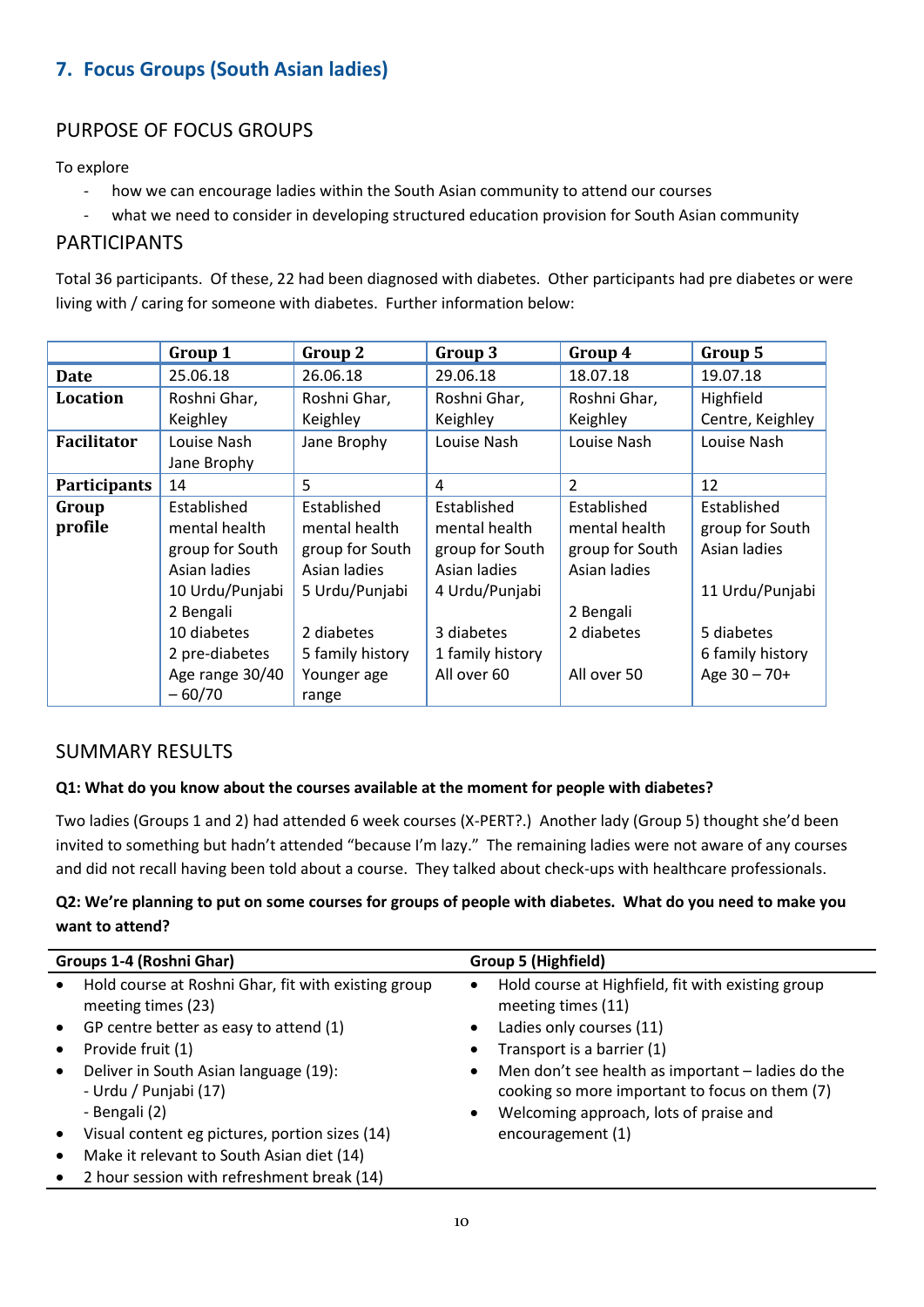- I wouldn't attend, I see DSN, know all I need to (1)
- Very keen, want to know how to manage re' diet (4)

**Q3: The course we have at the moment focusses more on Western culture and foods. It covers all sorts of topics such as: how diabetes affects the body, how what we eat affects diabetes and how to lose weight to improve diabetes. Are there any topics relevant to your community that you think we should include in a course?**

|           | Groups 1-4 (Roshni Ghar)<br>Group 5 (Highfield)       |           |                                                 |
|-----------|-------------------------------------------------------|-----------|-------------------------------------------------|
| $\bullet$ | Explain which foods to eat / avoid and why (19)       | $\bullet$ | Explain which foods to eat / avoid and why, eg  |
| $\bullet$ | How and why diabetes affects the body (eye sight,     |           | mangoes, Asian tea (4)                          |
|           | feet) (14)                                            | ٠         | Portion control (4)                             |
| $\bullet$ | Hypo awareness (symptoms and treatment) (16)          |           | What to eat during Ramadan (11)                 |
| $\bullet$ | Over correcting hypo (1)                              |           | How does fasting affect the body? (4)           |
| $\bullet$ | What to eat during Ramadan (18)                       | ٠         | Pros and cons of fasting (4)                    |
| $\bullet$ | Importance of exercise (2)                            | ٠         | Do you need to fast during Ramadan? (7)         |
| $\bullet$ | Healthy eating for children to prevent diabetes (5)   | $\bullet$ | Risk factors for developing diabetes, eg family |
| $\bullet$ | What to do about bloated stomach (1)                  |           | history (4)                                     |
| $\bullet$ | How to manage pain in legs (1)                        |           | Symptom awareness (1)                           |
| $\bullet$ | Vegetarian options (4)                                | $\bullet$ | Practical demo, eg "cook and eat" – maybe as a  |
| $\bullet$ | Healthier cooking methods (eg baked samosa) (4)       |           | separate session (1)                            |
| $\bullet$ | Symptom awareness (4)                                 | ٠         | Healthier cooking methods (eg less oil) (4)     |
| $\bullet$ | Signs to look out for re progression, eg eyesight (4) | ٠         | Daily / weekly food plan (1)                    |
| $\bullet$ | What id you don't look after your body? (2)           |           | Diabetes prevention (7)                         |
| $\bullet$ | Leaflets in Urdu or pictorial (2)                     |           | Ideas for exercise with limited mobility (7)    |
|           | Blood glucose testing (1)                             |           | How to motivate $-$ rewards for doing well (7)  |

**Q4: Our Western course is called "Diabetes Made Easy." Would this work for a South Asian course? Or do you have any other ideas for a good name which would make you want to attend?**

All attendees liked the name "Diabetes Made Easy" and felt it would translate. No other ideas were put forward.

#### **Q5: Is there anything else you think we should think about when we set up a course**

All comments added at the end of the sessions have been captured within Q2 and Q3.

# CONCLUSIONS and RECOMMENDATIONS

These ladies are more likely to attend a course if it is held at their regular group sessions, delivered in appropriate language (mainly Urdu / Punjabi), relevant to South Asian diet and culture with high visual content, a ladies only course and ideally a short 2 hour session with a refreshment break.

Below are the topics of most interest to these ladies, to be considered when developing the course:

- Foods to eat and avoid
- Symptoms of diabetes
- Diabetes progression and signs of progression
- Ramadan what to eat and fasting
- Diabetes prevention
- Healthy eating for children
- Healthy cooking methods
- Ideas for exercise when mobility is limited
- Motivation / rewards for doing well

#### NEXT STEPS

Alongside other data being gathered as part of our needs assessment, consider the feasibility of incorporating these recommendations into our plans in developing our South Asian Type 2 Diabetes courses.

Louise Nash July 2018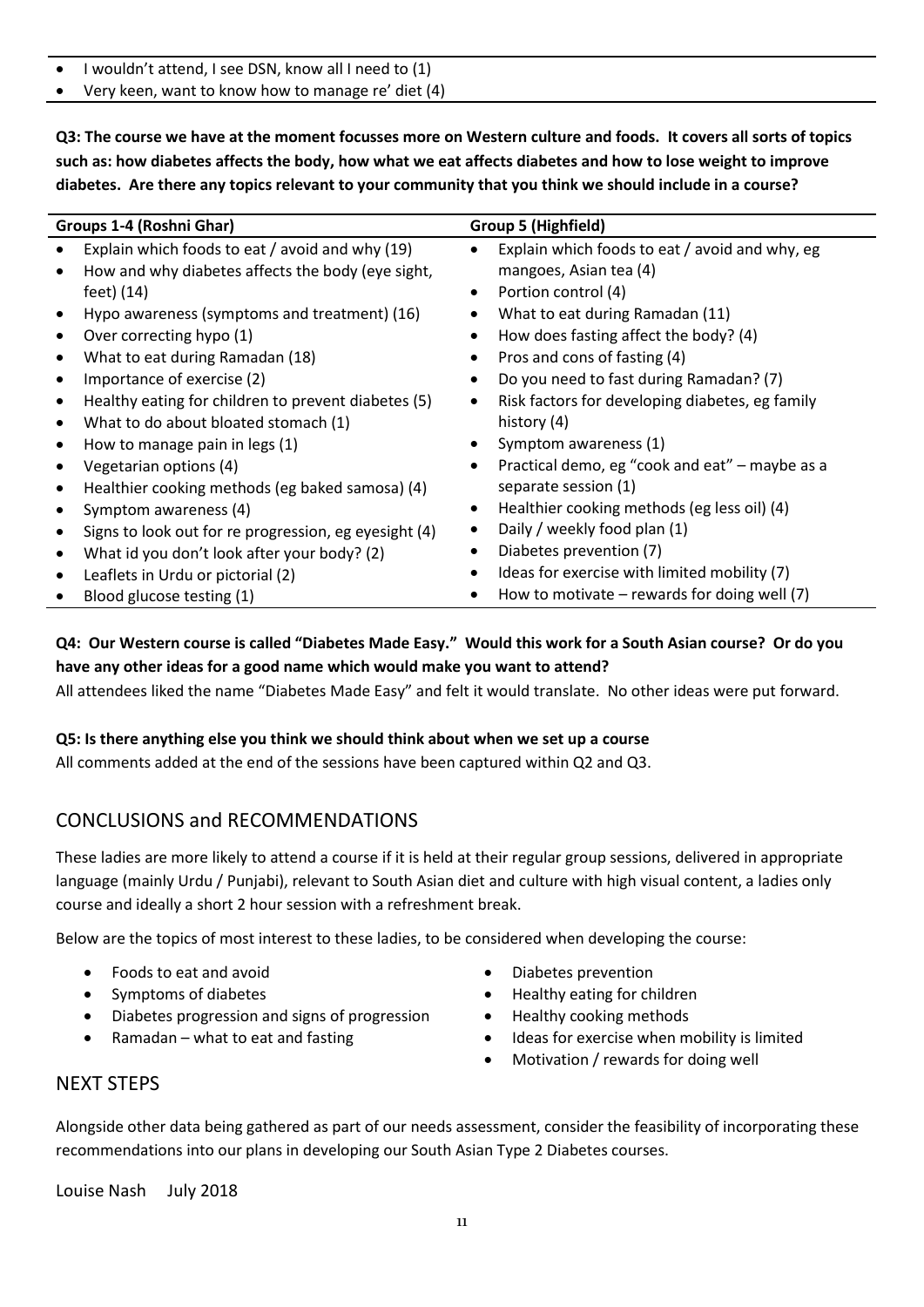# <span id="page-13-0"></span>**8. Focus Group (South Asian men)**

# PURPOSE OF FOCUS GROUPS

To explore

- how we can encourage men within the South Asian community to attend our courses
- what we need to consider in developing structured education provision for South Asian community

# PARTICIPANTS

15 male participants, all of Pakistani ethnicity, age range 40 – 70+. Focus group carried out at Sangat Centre, Keighley on 15 October 2018.

#### SUMMARY RESULTS

#### **Q1: What do you know about the courses available at the moment for people with diabetes?**

Most were unaware of X-PERT, it had not been offered to them. Some said they thought they may have been offered courses but they don't read letters properly.

Only one participant recalled being offered X-PERT. Didn't attend all 6 sessions due to time commitment and other appointments.

One participant had attended a course over 25 years ago but unsure which course.

**Q2: We're planning to put on some courses for groups of people with diabetes. Do you think it would be best to deliver them at a set time or as drop-in sessions where people can turn up and leave when they like?**

#### **Ideas**

- Courses delivered in existing groups, eg Sangat Centre meeting times
- Monday Thursday best. Avoid Fridays due to prayers.
- Fixed times preferred. 10.00 12.00 most suitable to avoid afternoon prayer times (13.)
- Group felt drop-in sessions would be disruptive and not conducive to effective uptake of information.
- Preference for learning in a group environment in larger groups.

#### **Q3: We're planning to put on some courses for groups of people with diabetes. What do we need to do to make you want to attend?**

#### **Ideas**

- Separate men and women sessions (13)
- Courses delivered with language support
- Courses should include South Asian content
- Refreshments (tea/coffee) welcome
- Transport is not a problem as Sangat Centre has its own minibus
- Participants willing to attend courses at Sangat Centre or North Street Surgery

#### **Q4: Out of all the ideas in Q3, which do you think are most important?**

#### **Ideas**

- Time of day is most important
- Good information
- Positive outcomes, eg "get better"
- Ability to implement messages from courses and maintain changes in order to "stay well"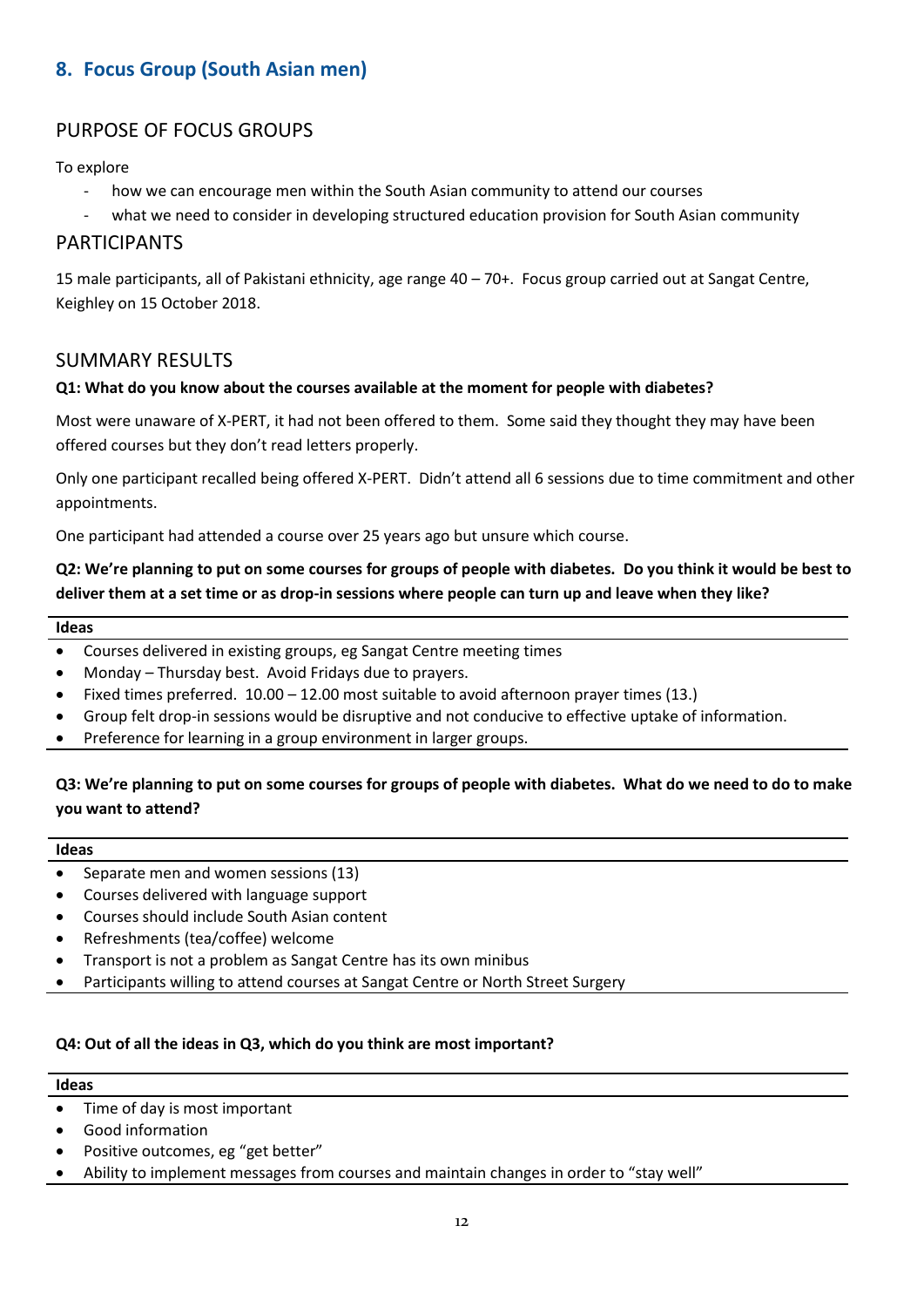**Q5: The course we have at the moment focusses more on Western culture and foods. It covers all sorts of topics such as: how diabetes affects the body, how what we eat affects diabetes and how to lose weight to improve diabetes. Are there any topics relevant to your community that you think we should include in a course?**

#### **Ideas**

- How much physical exercise is recommended, eg walking duration
- Diet and what to eat relevant to South Asian community
- How to stay well and prevent progression of illness
- Medication
- Ramadan and fasting. Most participants reported fasting against the advice of their GP / Health professionals. They wanted information on safe, healthy fasting because they felt very strongly that they would fast despite medical advice to the contrary. Group were aware that their religion does permit them to abstain from fasting but they still chose to do it.
- Most of the group were not interested in learning about healthier cooking methods. They suggested offering 'Healthier cooking method' classes to their women folk who do the cooking. (15)
- Some participants would like information around healthier cooking methods as they do cook for themselves.
- Cooking for everyone in the household as opposed to cooking separate meals for those with diabetes.
- Information on how to live well whilst abroad eg. Pakistan, Saudi Arabia
- Blood pressure, cholesterol. Incorporate checks into courses.
- Smoking / chewing tobacco
- Exercise (15)

#### **Q6: Our Western course is called "Diabetes Made Easy." Would this work for a South Asian course? Or do you have any other ideas for a good name which would make you want to attend?**

Participants were happy with "Diabetes Made Easy" – not too concerned about name of course. Alternative name suggestions: "Diabetes live easy" "Better off without diabetes"

#### **Q7: Is there anything else you think we should think about when we set up a course**

- Blood test results: HbA1c and finger prick and what the difference was.
- Injections: why they were needed and why sometimes both injections and oral medication was needed. Participants were under the impression that injections were sufficient for managing their diabetes.
- Sharing of ideas between the group should be incorporated into the courses.

# CONCLUSIONS and RECOMMENDATIONS

These men are more likely to attend a course if it is held outside prayer times (avoid Fridays, avoid afternoons), delivered at one of their regular group sessions or at North Street, delivered in appropriate language and culturally appropriate. They wanted separate gender groups and would prefer a formal group with set-times to drop-in sessions. Below are the topics of most interest to these men, to be considered when developing the course:

- Exercise guidance
- Diet and what to eat
- Medication
- Ramadan and fasting
- Blood test results
- How to live well while abroad
- Blood pressure and cholesterol checks within courses
- Smoking / tobacco
- Sharing of ideas

#### NEXT STEPS

Alongside other data being gathered as part of our needs assessment, consider the feasibility of incorporating these recommendations into our plans in developing our South Asian Type 2 Diabetes courses. Focus Group data gathered by Shamim Akhtar and Jane Brophy October 2018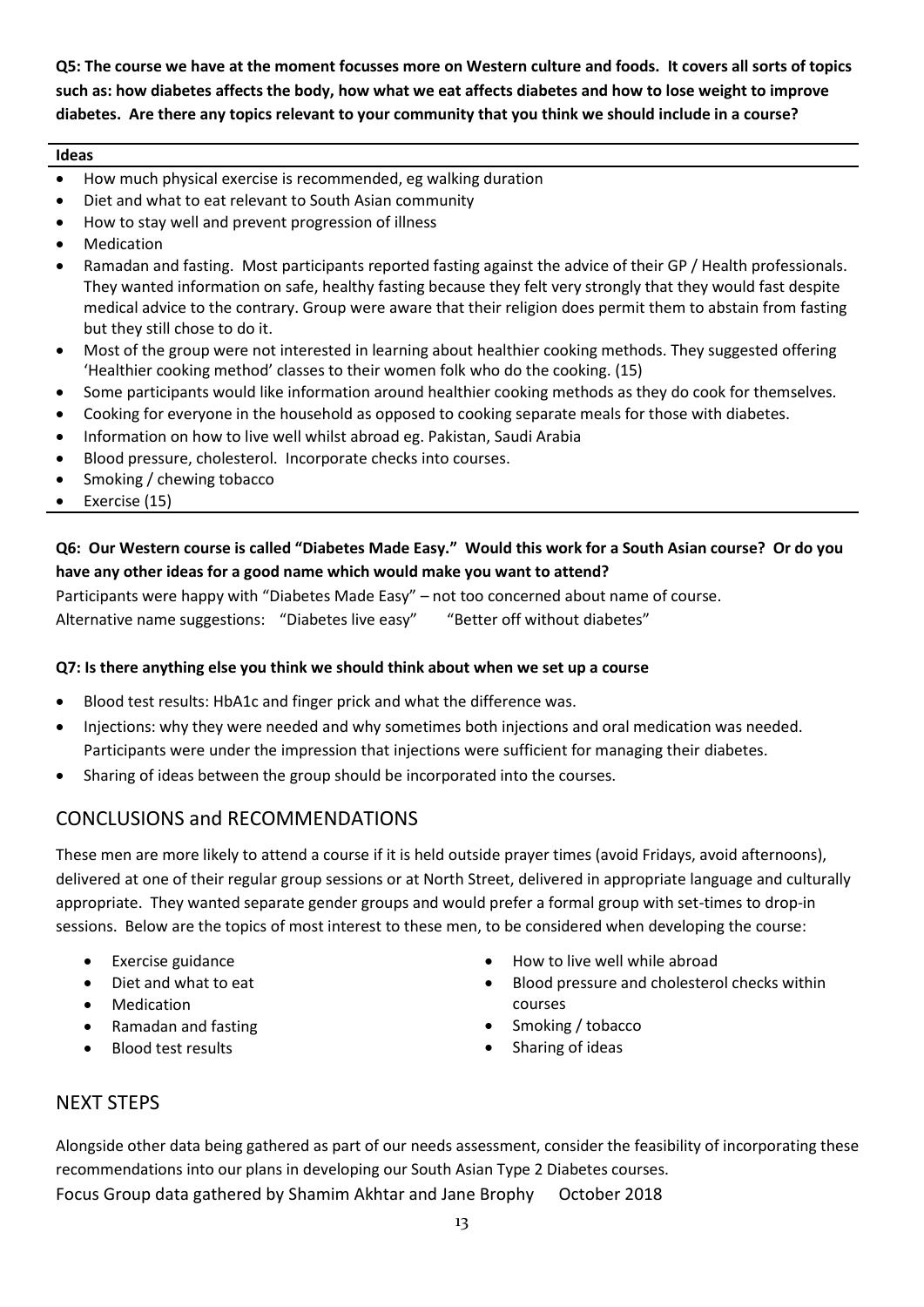# <span id="page-15-0"></span>**9. Questionnaires**

# **Questionnaire Feedback gathered from Type 2 diabetes patients April – June 2018**

# PURPOSE OF QUESTIONNAIRE

To explore:

- People's learning preferences for diabetes education
- Preferences on dates, times and venues

To better understand the preferences of our local population so we can improve access to structured education for patients with type 2 diabetes throughout Airedale, Wharfedale and Craven (AWC).

# PARTICIPANTS

- 50 participants in total, all of whom have a diagnosis of Type 2 Diabetes:
	- 29 AGH Level 4 patients
	- 10 North Street Level 2 patients (with help from Language Support Worker)
	- 2 Keighley Health Centre general clinic patients
	- 2 Farfield Level 2 patients
	- 7 Clarke Foley customers



#### **Q1. Would you like to learn more about your diabetes?**



|                      | <b>Yes</b> | <b>No</b> |
|----------------------|------------|-----------|
| <b>Setting</b>       |            |           |
| <b>AGH L4</b>        | 16         | 13        |
| <b>KHC</b>           | 2          |           |
| <b>North Street</b>  | 5          | 5         |
| <b>Farfield</b>      | 1          | 1         |
| <b>Clarke Foley</b>  | 6          | 1         |
| <b>Ethnicity</b>     |            |           |
| <b>White British</b> | 21         | 14        |
| <b>South Asian</b>   | ٩          | 5         |
| <b>Not stated</b>    |            | 1         |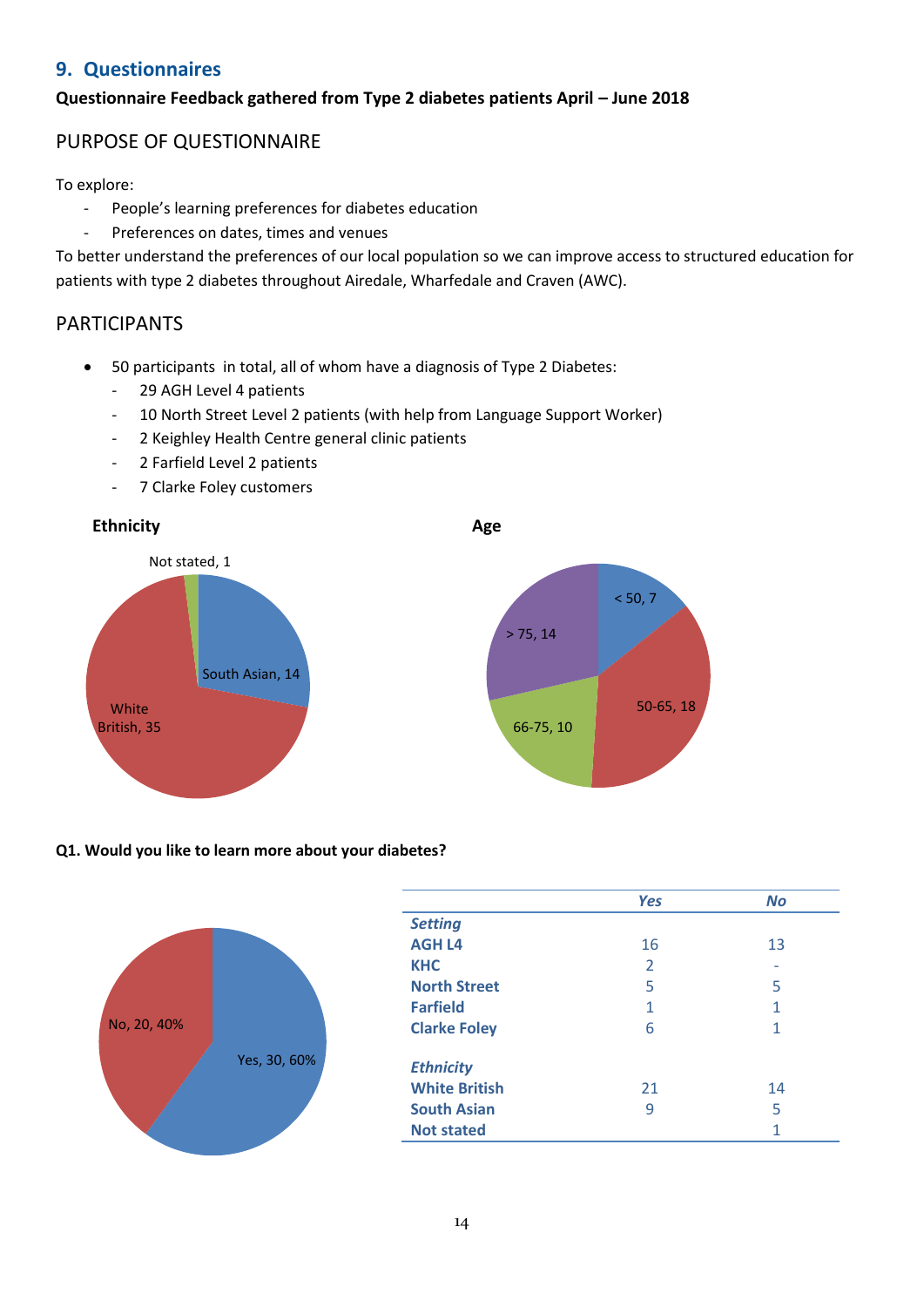#### **Q2. If "No to Q1: What's the reason for that?** *(tick all that apply)*



**Q3: Would you be happy to join a group of other people with diabetes to learn more, in a time and place that suits you?**



#### **Q4: If "No" to Q3, what's the reason for that?**

The answers were mostly to do with practicalities such as transport and time rather than being unwilling to join a group.

#### **Q5a) Where would you be happy to go?** *(can tick more than one)*



NB AGH wasn't a standard option, it came out during conversation, so AGH numbers might be higher.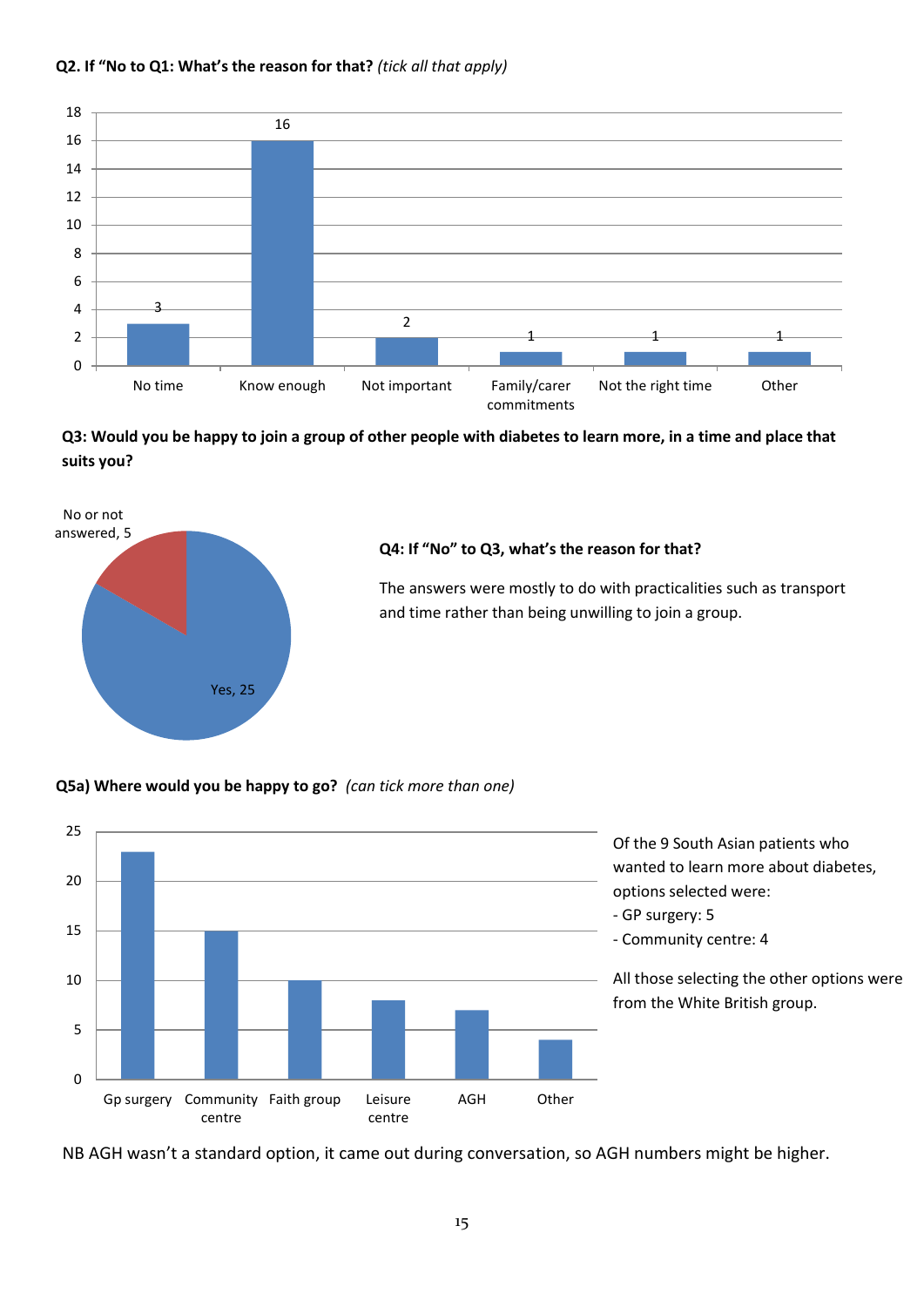

#### **Q5b) When would be a good time for you?** *(can tick more than one)*

#### **Preferences by ethnicity**

*Weekday morning* 15 White British, 1 South Asian *Weekday afternoon* 8 White British, 3 South Asian *Early evening* 4 White British, 0 South Asian *Saturday* 6 White British, 4 South Asian *Sunday*

3 White British, 1 South Asian





# **DISCUSSION**

60% of patients asked want to learn more about their diabetes. The proportion of the South Asian patients wanting to learn more was greater than the proportion of White British patients. The main reason for not wanting to learn more was that people felt they knew enough already. We did not explore current knowledge levels but, from talking to patients, knowledge seemed variable. The majority were happy to join a group session. GP practices and community centres were the most popular locations across both South Asian and White British patients. Only White British patient expressed interest in other locations. Weekday mornings were the most popular times for White British patients, with some interest in all other options. South Asian patients' preferred weekday afternoons and Saturday mornings at 11.00. There was a preference for a one-off short course over a 6 week programme, particularly in the South Asian population.

It is acknowledged that this small patient sample is not necessarily representative of the local population, so the data needs to be triangulated with other data.

# NEXT STEPS

Consider these results within the wider Patient and Public Engagement report, which will provide recommendations for improving access to structured education.

Louise Nash 13 July 2018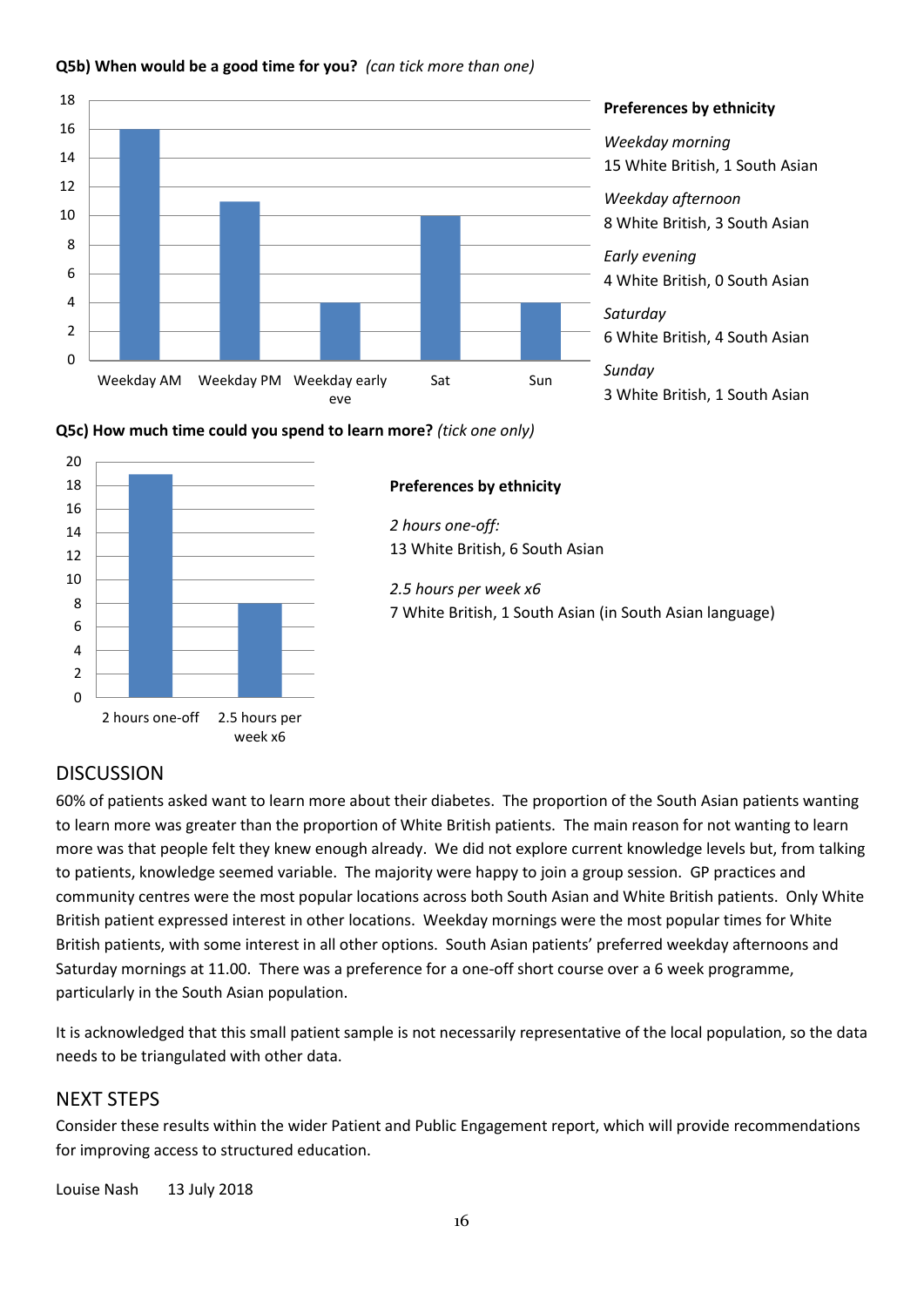# <span id="page-18-0"></span>**10.Emerging Themes – All Sources**

# <span id="page-18-1"></span>**Barriers to Structured Education**

- 6 sessions too much for some No flex in X-PERT to meet local
- Potential participants think they know enough

# <span id="page-18-2"></span>**Barriers specific to the South Asian population**

- 
- 
- Beliefs about how the body works

# <span id="page-18-3"></span>**Enablers to Structured Education**

- Enthusiasm of HCP to attend Re-offering **CEP 10** Out of hours provision
- 
- 

groups

• Use of lay educators • Permission to bring partner • Choice of locations

• Linking in with established

community needs

# <span id="page-18-4"></span>**Enablers specific to the South Asian population**

- Culturally appropriate content and activity
- Phone reminders before sessions

# <span id="page-18-5"></span>**Appropriate language**

"Course" rather than "SE" "Diabetes Made Easy"

# <span id="page-18-6"></span>**How people want to learn**

- Choice of locations GP practices and community
- Urdu/Punjabi

acceptable in English and

- No out of hours provision
- Thought of being at school Poor HCP engagement with / enthusiasm for SE
- Some do not speak English HCPs often don't refer Current provision not culturally appropriate
- Transport Prayer times Poor literacy
	-
	-

Visual aids

• Bilingual / bicultural educators • South Asian recipes and pictures

- Deliver course in Urdu and Punjabi
- Choice of timings **and Series Choice of timings Need a shorter alternative to X-**PERT

# <span id="page-18-7"></span>**How people want to learn: additional themes from South Asian population**

<span id="page-18-8"></span>**What people want to learn – specific to South Asian population**

- Desire for sessions with established groups
- Separate gender groups Avoid prayer times
- Make it a social event with refreshments

- 
- 
- 
- Exercise with limited mobility How to reward success Healthy cooking methods
- 
- Staying health while abroad (men)
- 
- Hypo awareness **•** Ramadan: what to eat and who should fast
	-
	-
	- Tobacco use
- Foods to eat and avoid Symptoms of diabetes Diabetes progression and signs of progression
	- Diabetes prevention (for families)
	-
- Blood test results Tests during sessions (men) Exercise recommendations

17